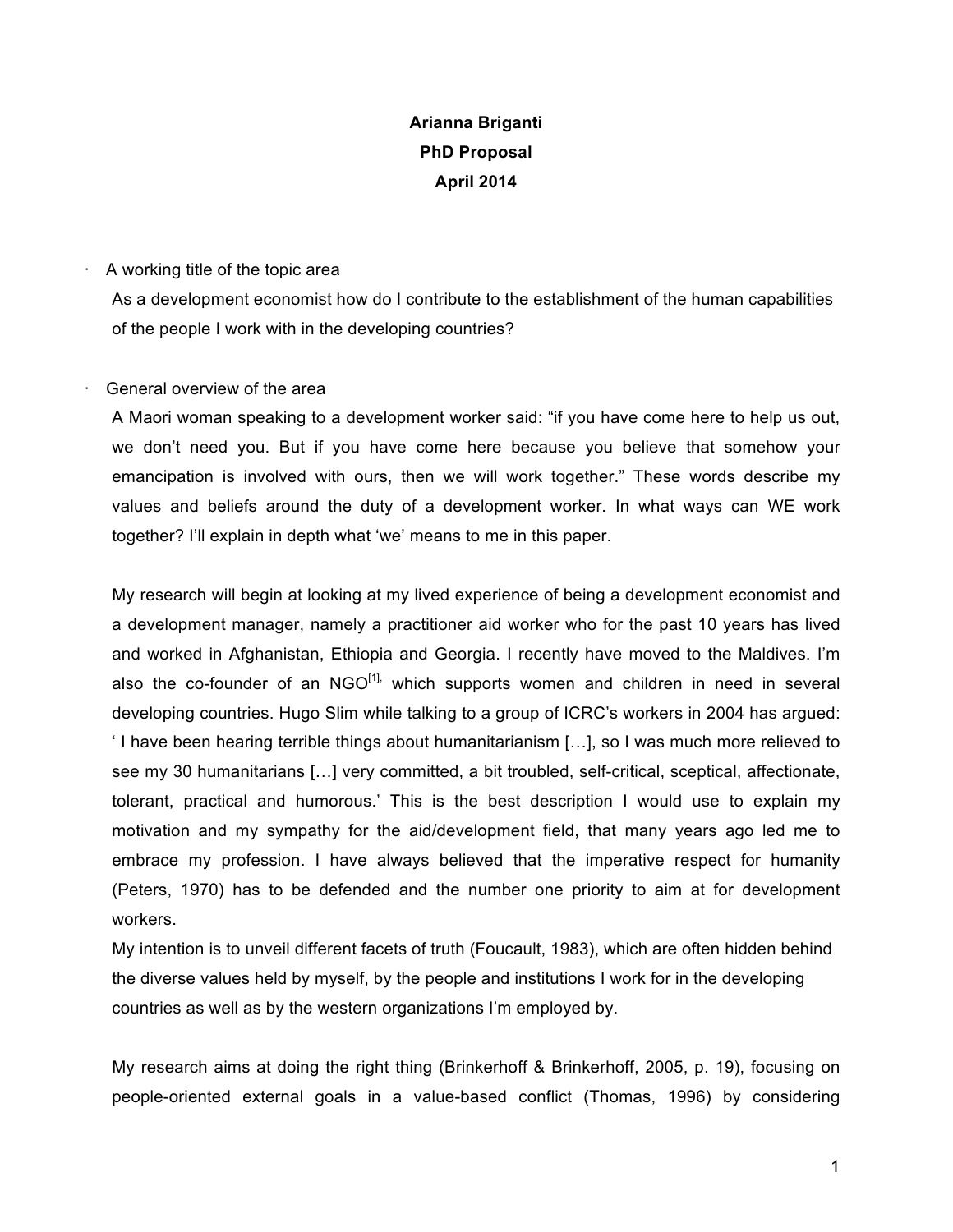development management (DM) as a process intervention (Brinkerhoff & Brinkerhoff, 2005, p. 5), which objective is to empower individuals and build their capacities (ibid., p.18). I consider DM as management FOR development -doing the right thing- instead of management OF development, namely doing things right. However in this field, which is full of anomalies, ambiguity, power struggle and filled with a rather slippery concept of truth what is the right thing to do and how? I'd like to find practical ways for improving what I'm doing as a development worker in order to be beneficial to the people I'm working with. Moreover I'd like to contribute to both economic growth as well as to the establishment of their human capabilities (Sen, 1999, p.200) that encourage innovative forms of personal and social evolution, rooted in freedom (McNiff & Whitehead, 2011 p.58), leading eventually also to economic freedom (Sen, 1999 p. 204).

Throughout my PhD research I'd like to show how my critical reflection is impacting on what I'm doing and the quality of it. In other words, I'd like to embrace a metacognitive form of thinking to enable myself not only to be aware of what I'm doing, but to grasp the significance of it and its effects (positive or negative) on others. In Freire's words I'd like to engage in a process of awakening of consciousness (Freire, 1972) to explore and eventually be more aware of myself as well as my role in society. This process might provide me with the power to contribute to the transformation of the reality I work and live in.

 However I have sometime experienced myself as a 'living contradiction' since my values of equality and respect for diversity, have been denied in my practice (Whitehead, 1989). As a matter of fact, my values around development are translated into the urge to include the poor in their social, political and economic dimension (Hoogvelt, 2005, p. 121) by addressing unequal power-relations in society (Thomas & Mohan, 2007, p. 184). Moreover I'm very sympathetic to Sen's concept of poverty seen as lack of entitlements (Sen, 1999, p. 204) rather than simply as money. During the past 10 years I have attempted to carry all these values into my daily work as a development manager with the scope to turn them into practice (Mosse, 2004). Now, all these will inform my research, which will represents the meeting point between my professional and personal values, and aims at improving my learning, my practice thus generate new knowledge useful for other's learning (McNiff & Whitehead 2011 p. 14). I see the living contradictions I have experienced as a crucible, in other words there are the source of motivation that informs my profession. Hence, it urges to explore them in depth.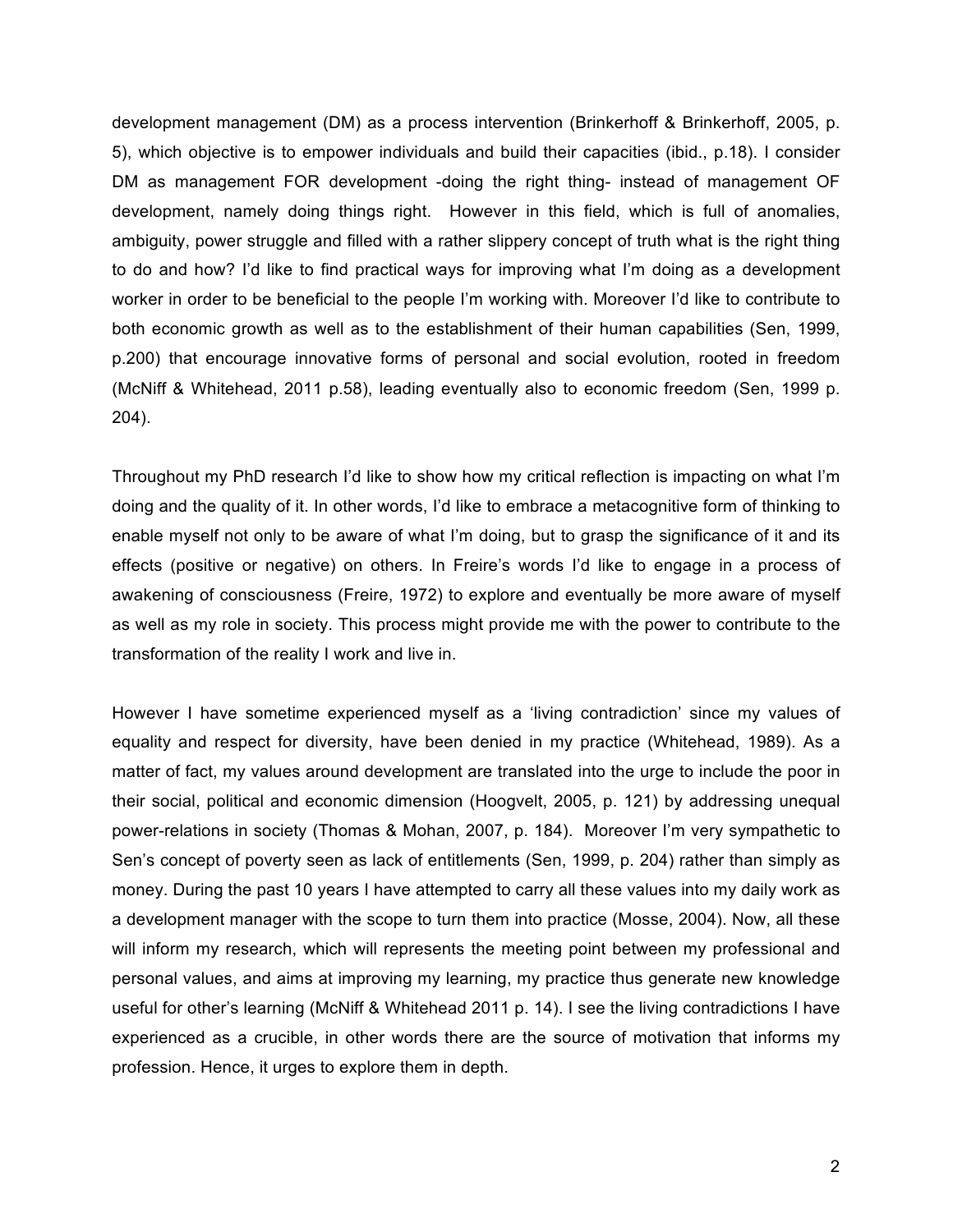My thesis will gather qualitative data by using a participatory research method drawing insights from Freire's 'Pedagogy of the Oppressed' (Freire, 2007), which focused on respect for individuals and groups. I will use living theory methodology and hence the action research – reflection cycle, which considers the 'I' as a vector of change (McNiff & Whitehead, 2011 p. 8). I will enrich the research with different perspectives, namely my standpoint as a development worker, the one of the people I serve in the developing countries as well as those of the key political decision-makers such as the local Government and the Development Co-operation Agency (a European governmental body) that employs me. I'll utilize triangulation (Pinder, 2009, p.104) to acquire knowledge even if it is subjective and value –laden; still it represents a crucial insight into people's cultural identity.

#### · Identification of relevant literature

I will commence by exploring the literature concerned with the different meaning of development, thus analysing and showing familiarities with key authors such as Thomas, Chamber, Cooke, Sen and Korten. Moreover I'll engage in the process of analysing institutional development around the meaning of poverty (Engberg-Pedersen, 1997) by examine the merge of Neoliberalism and the work by Polanyi (Polanyi, 1944), which strengthens the feature of capitalism such as free-markets, competition between individuals and industrialization all leading to economic growth. I'll be focusing as well on Structuralism, which explains development as resulting in a modern industrial society controlled by international agencies and by the Governments.

I will engage in the large and controversial debate about how intervention should act in order to mitigate the defects of capitalism and lead to market-efficiency theories approach (Allen & Thomas, 2004 p. 47), considering different agents of development such as NGOs, international organizations, markets and states as "entrusted" for others' development (Trusteeship) (ibid,. p.41). Even if interventionism attempts to meet human needs by recognizing that eliminating poverty is crucial for the development of the 'South', it is still unclear to me how it is possible to intervene in order to avoid reinforcing the already existing inequalities (Mayoux, 2005).

More than 50 years of development interventions have set up on the one hand too ambitious targets for example the aim agreed at the United Nations World Summit on Social Development in Copenhagen in 1995 to reduce by half by 2015 the proportion of people living in extreme poverty. On the other hand have shown poor results. I'll explore diverse recent publications by practitioners such as '*Dead Aid: Why Aid Is Not Working and how there is another Way for*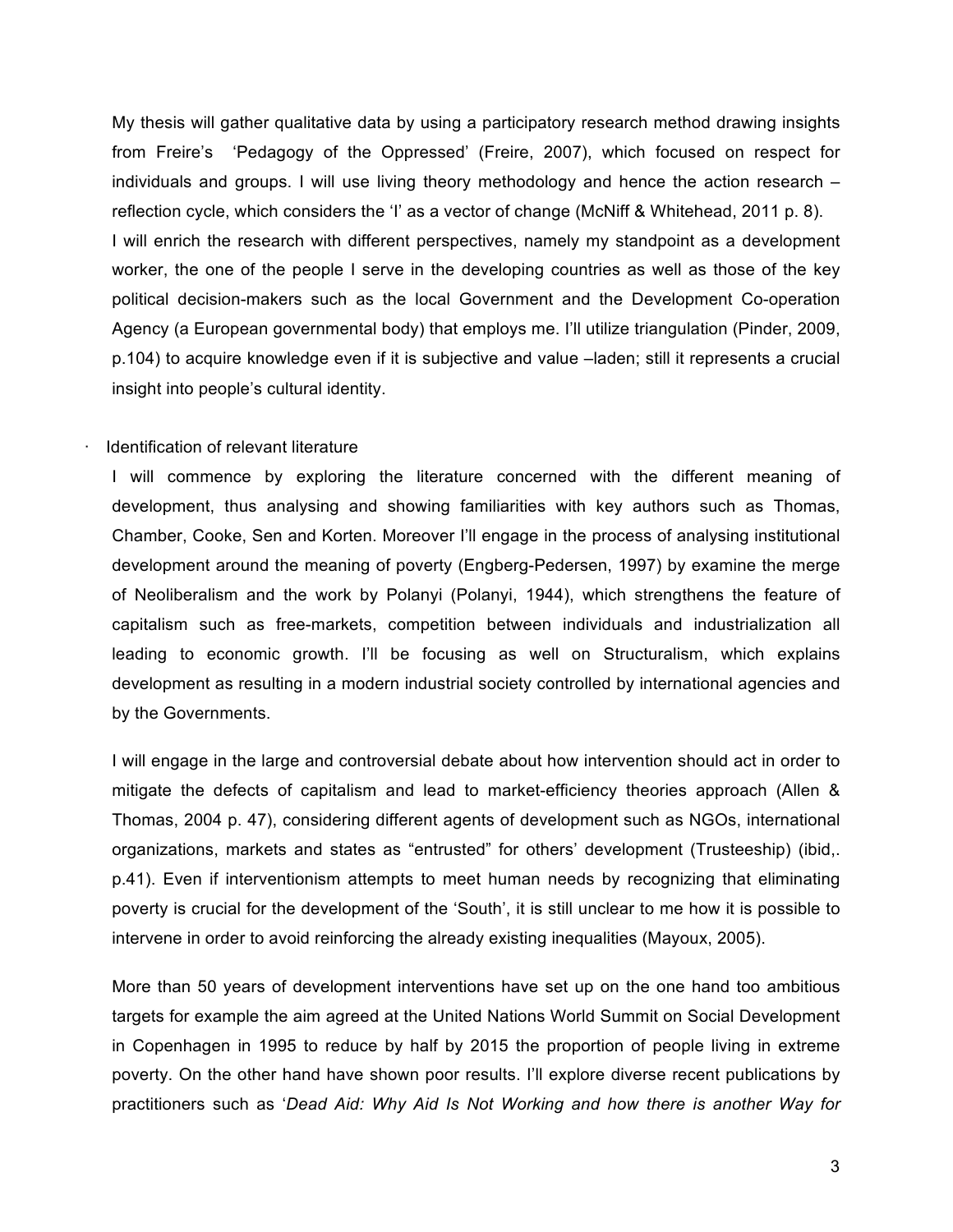*Africa'* by Mojo (Mojo, 2009); '*Why nation fail'* by Acemoglu & Robinson (Acemoglu & Robinson, 2012); '*I didn't do it for you'* by Wrong (Wrong, 2005); '*An imperfect offering- Humanitarian action for the 21st century'* by Orbinsky (Orbinsky, 2008) to name a few, which provide some clues.

Drawing from my 10 years professional and personal background and above all from the actions taken by those practitioners and organizations that are engaged in identifying alterative path to sustainable development, I'll attempt to find modes of analysis that will assist in understanding and evaluating future experiences in different parts of the world, however new and unexpected they may be. Thus, I aim at contributing to knowledge through the development my own living theory (Whitehead, 1989) and improve my practice. Some of the context-specific practitioners and organizations I'll draw on are those by the Nobel Laureate Mohammed Yunus founder of the Grameen Bank in Bangladesh<sup>[2]</sup>, Sanjit 'Bunker' Roy founder of the Barefoot College in India <sup>[3]</sup> and Pancho Otero founder of Prodem Foundation/BancoSol in Bolivia. I want to question the status quo by considering the work of institutions that in my view do not mirror my values related to people-centred development, equity, fairness, and respect for diversity instead they engage in rhetoric such as the Word Bank, International Monetary Funds and the United Nations. These are however active in the developing scene since the Second World War, hence play a fundamental role in the international development scenario, are key decision-makers and are emulated by many other minor organizations. I'll include in the analyses a vast quantity of grey material (i.e. mission reports) that has been written by like-minded practitioners during their overseas assignments in various countries.

All the above is to show that my findings and assertions will be grounded in validated evidence and tested against critical examination (McNiff & Whitehead, 2011 p.122).

· Key research questions

The aim of my research project is articulated in terms of the following research questions:

- I. How do I contribute to the empowerment of individuals and support them in building their human capacities?
- II. How can I use my personal and professional experience as a development economist/ manager to develop my living theory methodology?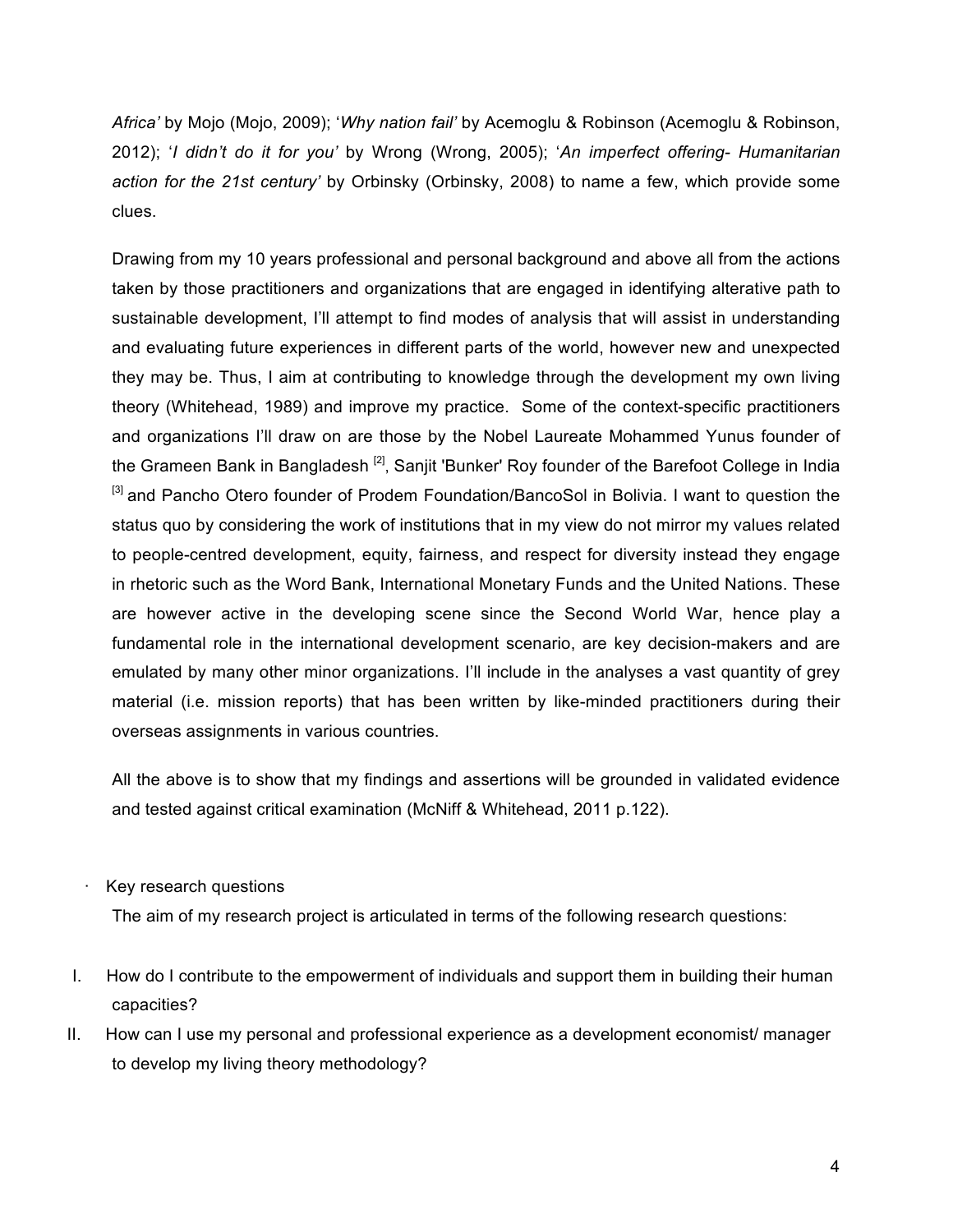- III. How can my research make an original contribution to knowledge in the framework of sustainable development?
- IV. How can I turn the living contradictions I have experienced into a crucible and learn how to become a person whose mind is free and can fully live its values?

## **Methodology**

I will engage in the use of living theory action research (McNiff & Whitehead, 2011) as a methodology to develop my own path towards the generation of new knowledge. The ontological 'I' will be at the centre of my investigation (id.) and I'll organize my thinking in terms of what I'm experiencing at the moment (Ibid., p.47.)

Participatory research will be used as a method that enables myself and the local people I serve to become agents of change (Sen, 1999). Moreover as Hart (2001) stated I'll follow the 'methodological inventiveness', namely I'll experiment innovative ways until I find the one that is right for me.

Moreover drawing from Freire's work (Johnson, 2005, p.87) I'll instigate the people I work for to start a colloquial dialogue (id.) in order to raise awareness on the common problems affecting all of them. Hence, I'll utilise narrative methods (Clandinin & Connelly, 1991), multimedia approaches (Whitehead & Huxtable, 2009) as well as semi-structured interviews.

My research will commence by looking at two main standpoints namely at the 'I', and at the part of the local population I serve in the developing countries whose human capabilities I'd like to support. However I have access to the local population only via two main decision-makers, whose perspective, aims and values need to be revealed in my analysis if I want it to be participative, authentic, inclusive and fair. These are: the local Government of the developing countries that determine how to intervene on the population and with what kind of intervention and those western governmental agencies, bound up with the local Governments through political bi-later agreements. The latter allocate the budget to run the development initiatives. Thus, I'll critically reflect upon the four actors' values and use triangulation (Pinder, 2009, p.104) to show up anomalies or conformities between them. I will also raise the issue related to whose standpoints prevail, in other words whether there is an actor who imposes its truth (Foucault, 1983) on the others and which are the consequences?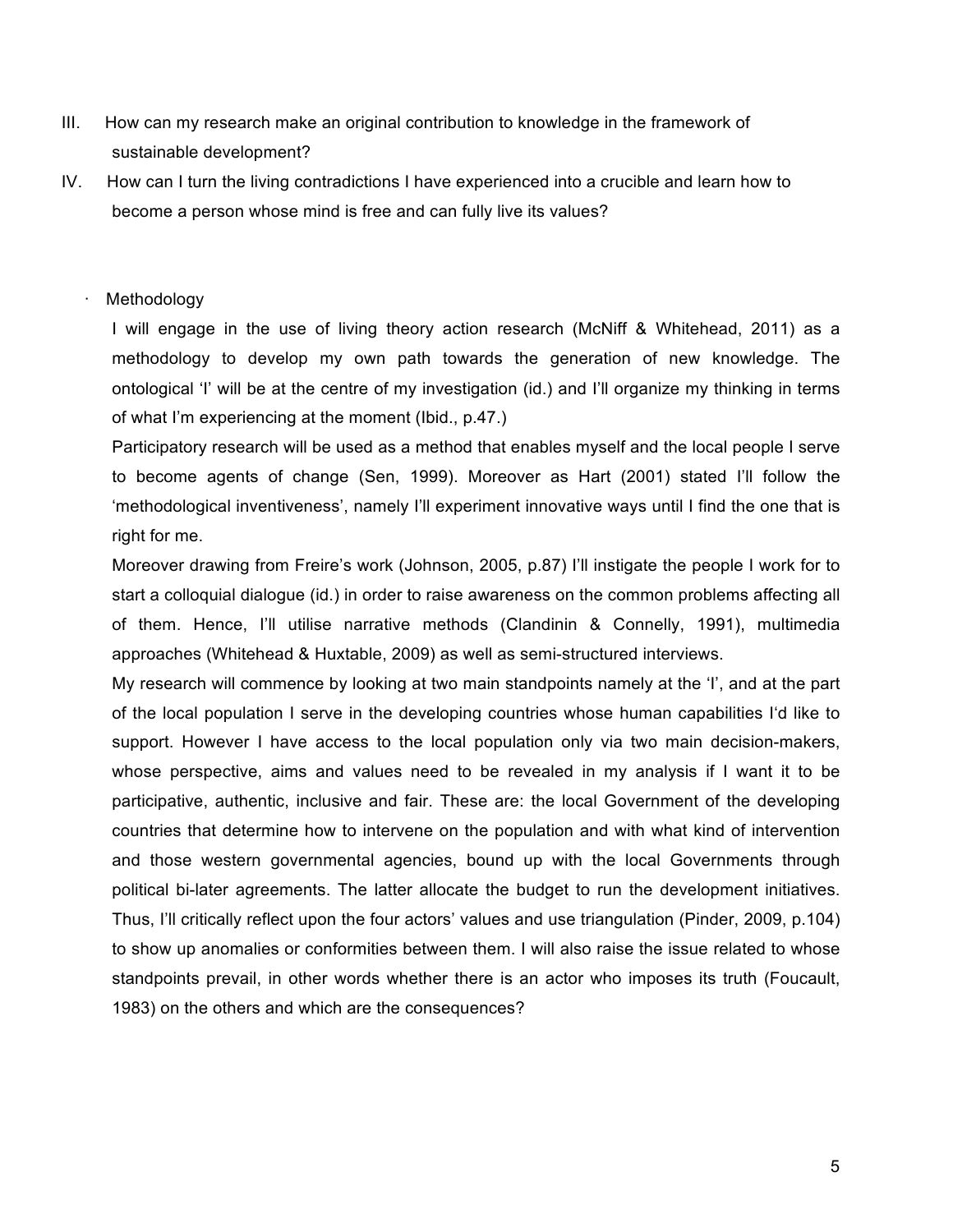## · Timescale /research planning

The following action plan has been developed following the notional action plan suggested by Whitehead and McNiff (McNiff &Whitehead, 2011 p105).

| <b>Research Stage</b>                        | Major<br>activities                                                                                                                                                                                                                                                                                                                                                      | Estimate/<br><b>Actual</b> |                                  | Time plan |                       |                        |            |  |
|----------------------------------------------|--------------------------------------------------------------------------------------------------------------------------------------------------------------------------------------------------------------------------------------------------------------------------------------------------------------------------------------------------------------------------|----------------------------|----------------------------------|-----------|-----------------------|------------------------|------------|--|
|                                              |                                                                                                                                                                                                                                                                                                                                                                          | Costs                      | <b>Duration</b><br>(in<br>weeks) | I year    | $\mathbf{II}$<br>year | $\mathbf{III}$<br>year | VI<br>year |  |
| <b>Preliminary Readings</b>                  | Collect all the<br>documents,<br>books, articles,<br>grey material<br>and various<br>theories<br>related to<br>living action<br>research and<br>to my filed of<br>expertise.                                                                                                                                                                                             | To be<br>found out         | To be<br>found out               |           |                       |                        |            |  |
| Identify my concern and<br>why I'm concerned | I am<br>concerned<br>because I hold<br>values of<br>equity, social<br>justice and<br>fairness, thus I<br>can't pretend<br>not to know<br>that the<br>majority of the<br>people in the<br>world are<br>neglected the<br>right to exist,<br>thus to leave a<br>dignified life.<br>By identifying<br>my concerns<br>l'Il also<br>advocate the<br>urge to take<br>action and |                            |                                  |           |                       |                        |            |  |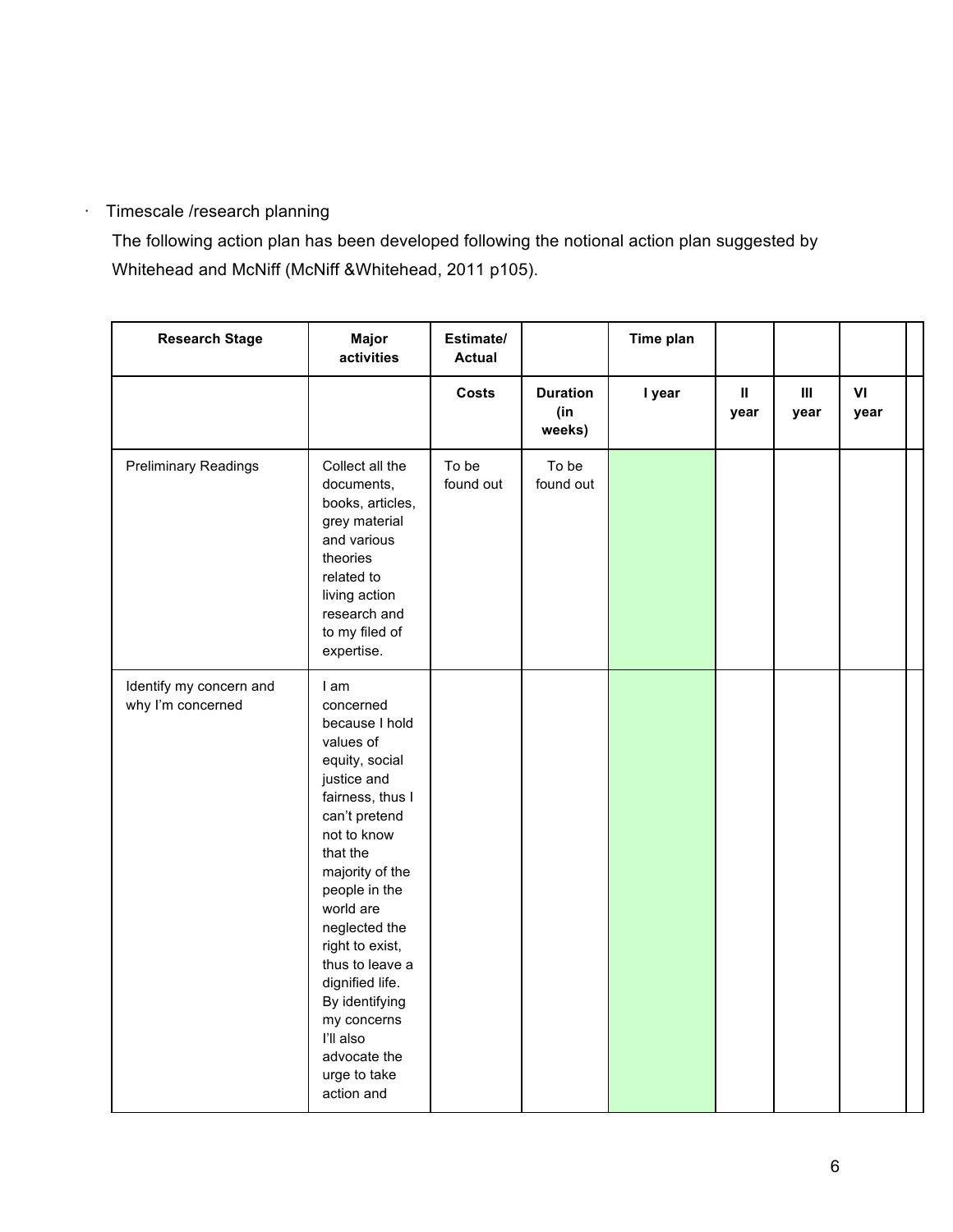|                                                                                    | embrace a<br>strategy, which<br>encompasses<br>both social<br>and economic<br>sustainable<br>development.                                                                                                                                                                                                                                                                                                                                                                               |  |  |  |  |
|------------------------------------------------------------------------------------|-----------------------------------------------------------------------------------------------------------------------------------------------------------------------------------------------------------------------------------------------------------------------------------------------------------------------------------------------------------------------------------------------------------------------------------------------------------------------------------------|--|--|--|--|
| Data gathering in order to<br>show the situation as it is                          | I will gather<br>data that show<br>how the<br>international<br>development<br>co-operation<br>field (which I'm<br>part of)<br>operates,<br>analysing pros<br>and cons of<br>the strategies<br>in place and<br>achievements.<br>I will also<br>gather data<br>related to my<br>10-years<br>professional<br>experience<br>and that of<br>other like-<br>minded<br>practitioners<br>who have tried<br>to find a way<br>to effectively<br>help<br>vulnerable<br>people around<br>the world. |  |  |  |  |
| What can and what will I<br>do; gathering data to show<br>as the situation unfolds | By using living<br>action<br>research as a<br>methodology<br>I'll engage in<br>participatory<br>work in order<br>to grasp an<br>insights on the<br>four main<br>stakeholders'<br>standpoints,                                                                                                                                                                                                                                                                                           |  |  |  |  |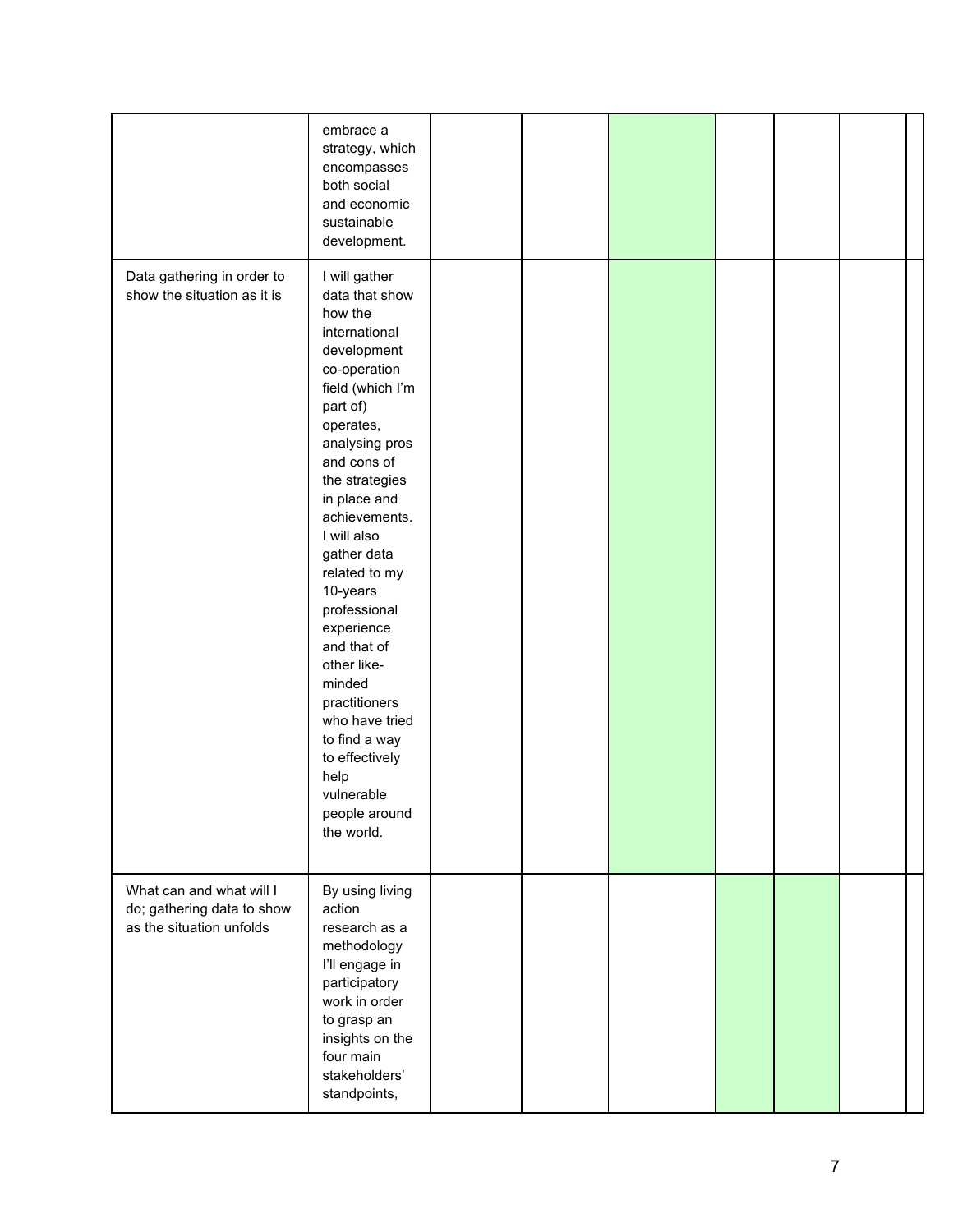|                                                                                                                                                                                                                                            | values and<br>aims. I'll<br>compare them,<br>challenge<br>them, find<br>similarities and<br>divergences<br>and attempt to<br>find a meeting<br>point between<br>them. This<br>should<br>contribute to<br>the<br>development<br>of my own<br>living theory<br>and hopefully<br>lead to new<br>knowledge on<br>how to be<br>instrumental in<br>the<br>establishment<br>of the human<br>capabilities of<br>the people I<br>serve. |  |  |  |
|--------------------------------------------------------------------------------------------------------------------------------------------------------------------------------------------------------------------------------------------|--------------------------------------------------------------------------------------------------------------------------------------------------------------------------------------------------------------------------------------------------------------------------------------------------------------------------------------------------------------------------------------------------------------------------------|--|--|--|
| Evaluation of my influence;<br>ensure that any conclusion<br>I reach are reasonably, fair<br>and accurate; test the<br>validity of my claim to<br>knowledge and modify my<br>concerns, ideas and<br>practice in light of the<br>evaluation | I see the<br>development<br>scenario as<br>transformation<br>al: 'the end of<br>one thing<br>becomes the<br>beginning of<br>something<br>else'<br>(McNiff, 2000;<br>McNiff et al.,<br>1992). It's<br>messy and<br>ambiguous,<br>hence the<br>evaluation of<br>my practice, of<br>my claim to<br>knowledge<br>and the<br>development<br>of my own<br>living theory                                                              |  |  |  |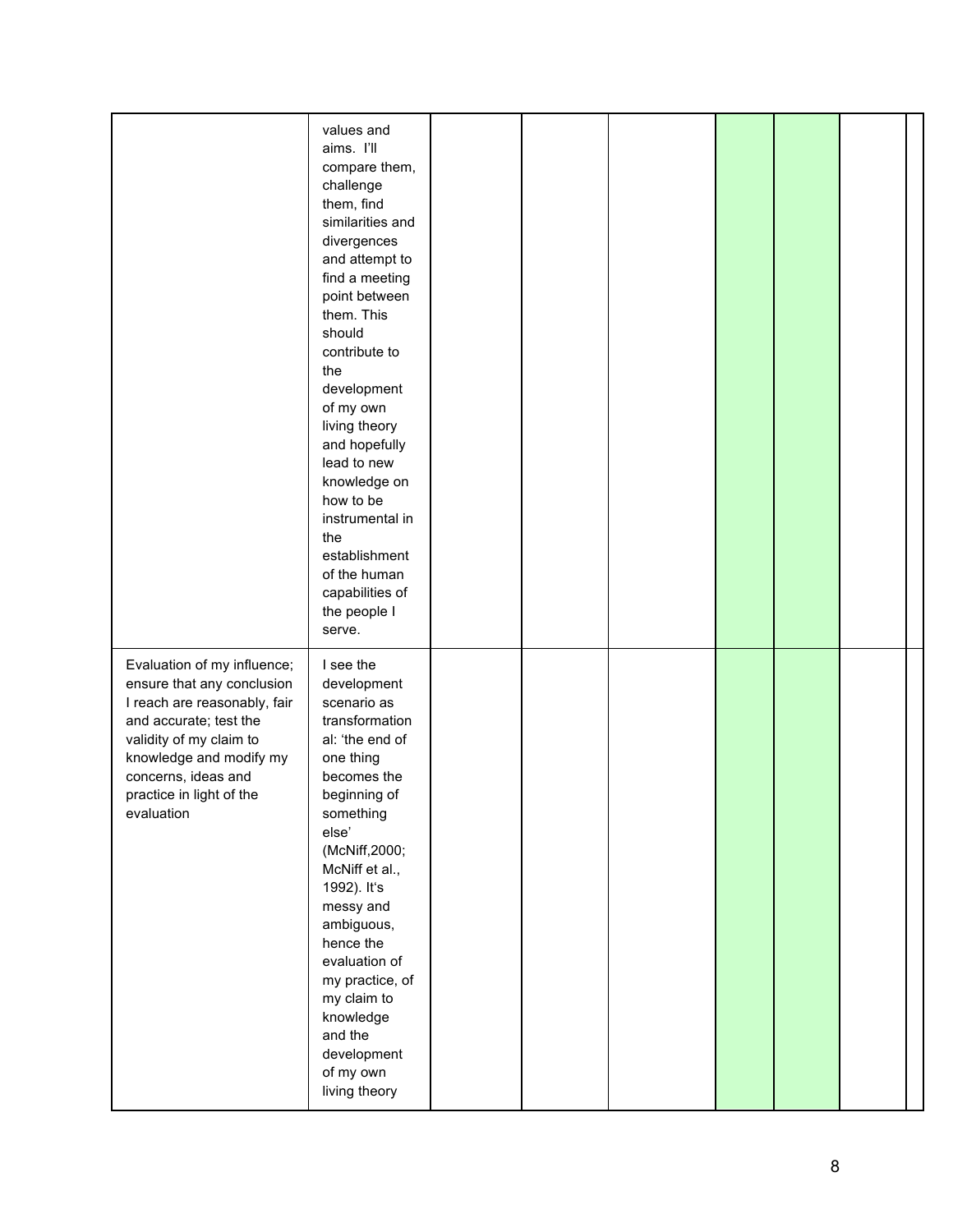|                                    | will be a<br>challenging<br>process, which<br>I'll have to<br>strictly test<br>through the<br>validation of<br>others such as<br>theorists,<br>practitioners,<br>colleagues<br>and above all<br>against those<br>cynics critical<br>towards the<br>utility of the<br>humanitarian/<br>development<br>world |         |  |  |  |
|------------------------------------|------------------------------------------------------------------------------------------------------------------------------------------------------------------------------------------------------------------------------------------------------------------------------------------------------------|---------|--|--|--|
| Write the final research<br>thesis | Sum up all the<br>data and<br>writing final<br>report                                                                                                                                                                                                                                                      |         |  |  |  |
| <b>Totals</b>                      |                                                                                                                                                                                                                                                                                                            | 4 years |  |  |  |

Word count: 2415

Bibliography

Acemoglu D. and Robinson J. (2012) *Why nation fail,* Crown Business, New York

Allen T. and Thomas A.*, Development context and practise* (2004), the Open University, Oxford Press.

Brinkerhoff and Brinkerhoff (2005), *International Development Management: definitions, debates and dilemmas,* Institute for Global and International Studies Working Paper No 3. George Washington University.

Clandinin, D. J., & Connelly, F. M. (1991). Narrative and story in practice and research. In D. Schön (Ed.), The reflective turn: Case studies in and on educational practice (pp. 258- 281). New York: Teachers College Press.

Engberg-Pedersen (1997), *Institutional contradictions in rural development* in the European Journal of Development Research, Volume 9, Issue 1, 1997.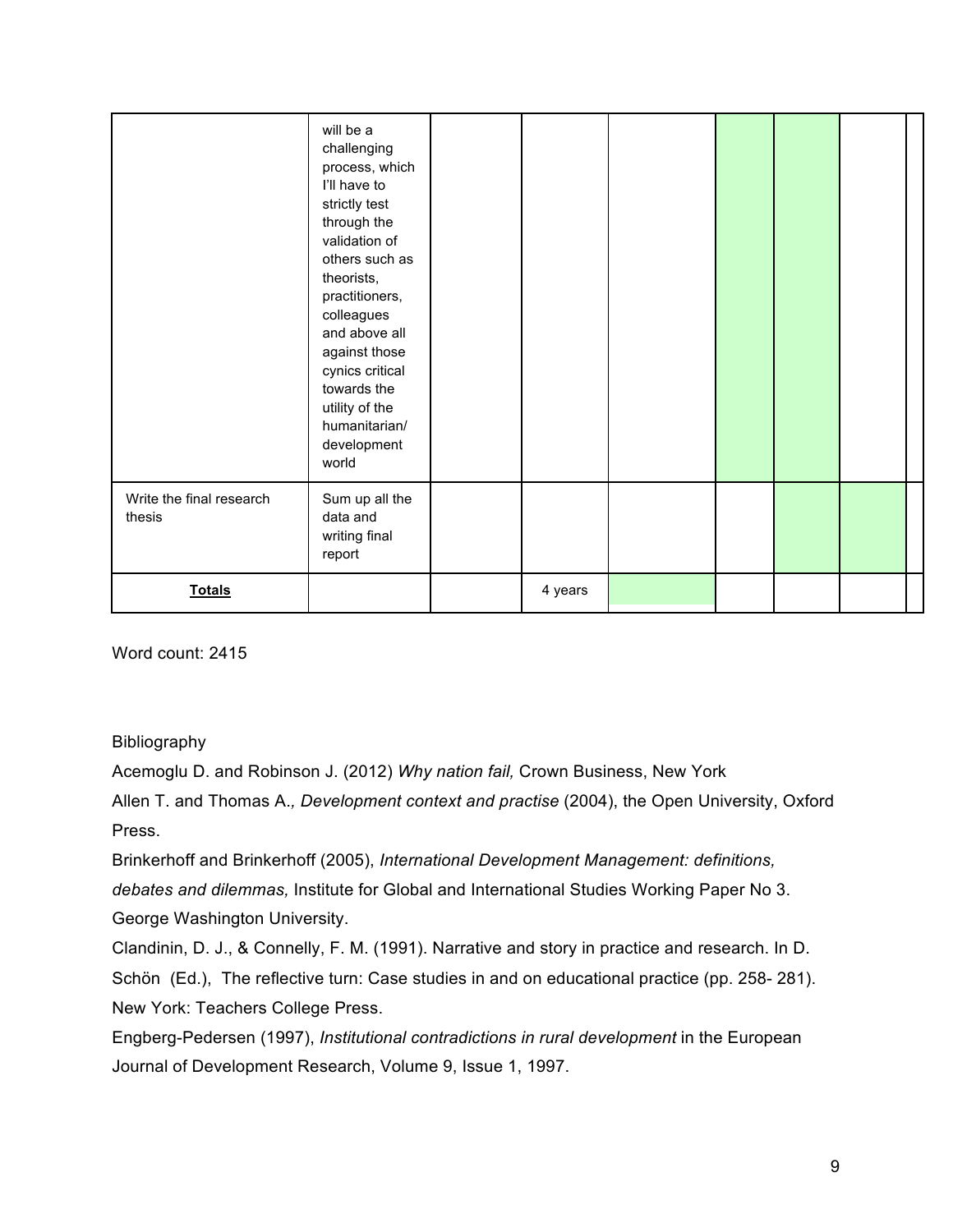Foucault M. (1983) *The subject and power* in Hubert Dreyfus and Paul Nobinow (eds.) Micheal Foucault , *Beyond structuralism and hermeneutics*, Chicago, University of Chicago.

Freire P. (1972), *The Pedagogy of the Oppressed,* Herder and Herder.

Freire, P. (2007) *Pedagody of the Oppressed*. Continuum: New York.

Hart S. (2001), cited in McNiff J. and Whitehead J. (2011), *All you need to know about action research,* London: Sage.

Hoogvelt A. (2005), *Intervention as management of exclusion. Commissioned for the course,* in TU875 War, intervention and development, Readings, Milton Keynes, United Kingdom, The Open University.

Johnson H. (2005), p.87, TU872 Institutional Development: making institutional development happen, Study Guide Part 3, Milton Keynes, United Kingdom, The Open University.

Mayoux L. (2005)*, Between tyranny and utopia: participatory evaluation for pro-poor development,* a discussion paper on behalf of the Perfomance Assessment Resource Centre.

McNiff J. (2000), cited in McNiff J. and Whitehead J. (2011), *All you need to know about action research,* London: Sage.

McNiff J. and Whitehead J. (2011), *All you need to know about action research,* London: Sage.

Moyo D. (2009), *Dead Aid: Why Aid Is Not Working and how there is Another Way for Africa,*  Farrar, Straus and Giroux.

Mosse D. (2004) *Is good policy unimplementable? Reflections on the ethnography of aid policy and practice,* in Development and Change*,* Volume 35, Issue 4, pages 639–671, September 2004.

Orbinsky J. (2008), *An imperfect offering- Humanitarian action for the 21st century,* Walker and Company, New York.

Peters R.S. (1970), *Education and human development* in Melbourne Studies in Education, Volume 12, Issue 1, pages 83-103, 1970

Pinder R. (2009) TU874 The Development Management Project, Block 1-4, Milton Keynes, United Kingdom, The Open University.

Polanyi K. (1944) reprinted in Allen and Thomas*, Development context and practise* (2004), the Open University, Oxford Press.

Sen A. (1999), *Development as Freedom,* Oxford University Press.